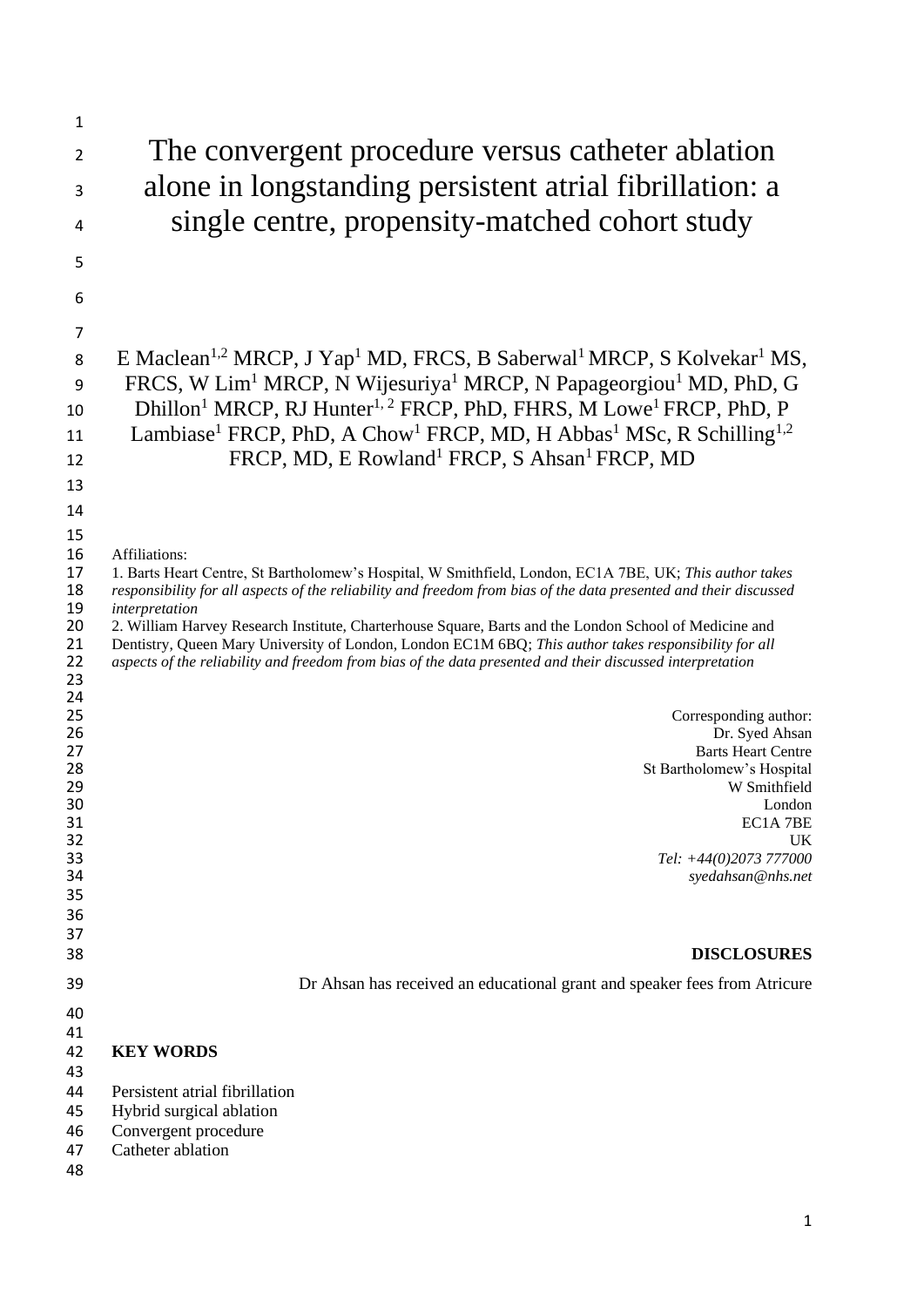# **ABSTRACT**

 **BACKGROUND:** Maintenance of sinus rhythm is challenging in patients with longstanding persistent atrial fibrillation (PeAF). Minimally invasive surgical AF ablation may improve outcomes when combined with catheter ablation (the 'convergent' procedure). This study evaluates the safety and efficacy of the convergent procedure versus catheter ablation alone in longstanding PeAF.

 **METHODS:** 43 consecutive patients with longstanding PeAF underwent subxiphoid endoscopic ablation of the posterior left atrium followed by catheter ablation from 2013-2018. The primary outcome was AF-free survival at 12 months; secondary outcomes included change in EHRA class, echocardiographic data, procedural complications, freedom from anti-arrhythmic drugs (AADs), and long term arrhythmia-free survival. Outcomes were compared with a matched group of 43 patients who underwent catheter ablation alone. Both groups underwent multiple catheter ablations as required. Baseline characteristics were similar between groups.

 **RESULTS:** After 12 months, the convergent procedure was associated with increased AF-free survival on AADs (60.5 % versus 25.6%, p=0.002) and off AADs (37.2% versus 13.9%, p=0.025), versus catheter ablation. Allowing for multiple procedures, after 30.5±13.3 months' follow-up the convergent procedure was associated with increased arrhythmia-free survival on AADs (58.1% versus 30.2%,  $p=0.016$ ) and off AADs (32.5% versus 11.6%,  $p=0.036$ ) versus catheter ablation. There were more complications in the convergent procedure group (11.6% versus 2.3%, p=0.2). Multivariate analysis 69 identified only the convergent procedure (OR 3.06 (1.23-7.6),  $p=0.017$ ) as predictive of arrhythmia-free survival long term.

 **CONCLUSIONS:** In longstanding PeAF, the convergent procedure is associated with improved arrhythmia-free survival versus catheter ablation alone. Complication rates are significant but have been shown to depreciate with experience.

# **ABBREVIATIONS**

### 

Antiarrhythmic drugs, AAD; Atrial Fibrillation, AF; Complex Fractioned Electrograms, CFE;

- European Heart Rhythm Association, EHRA; Left Atrial Diameter, LAD; Left Ventricular Ejection
- Fraction, LVEF; New York Heart Association, NYHA; Persistent Atrial Fibrillation, PeAF;
- Pulmonary Vein Isolation, PVI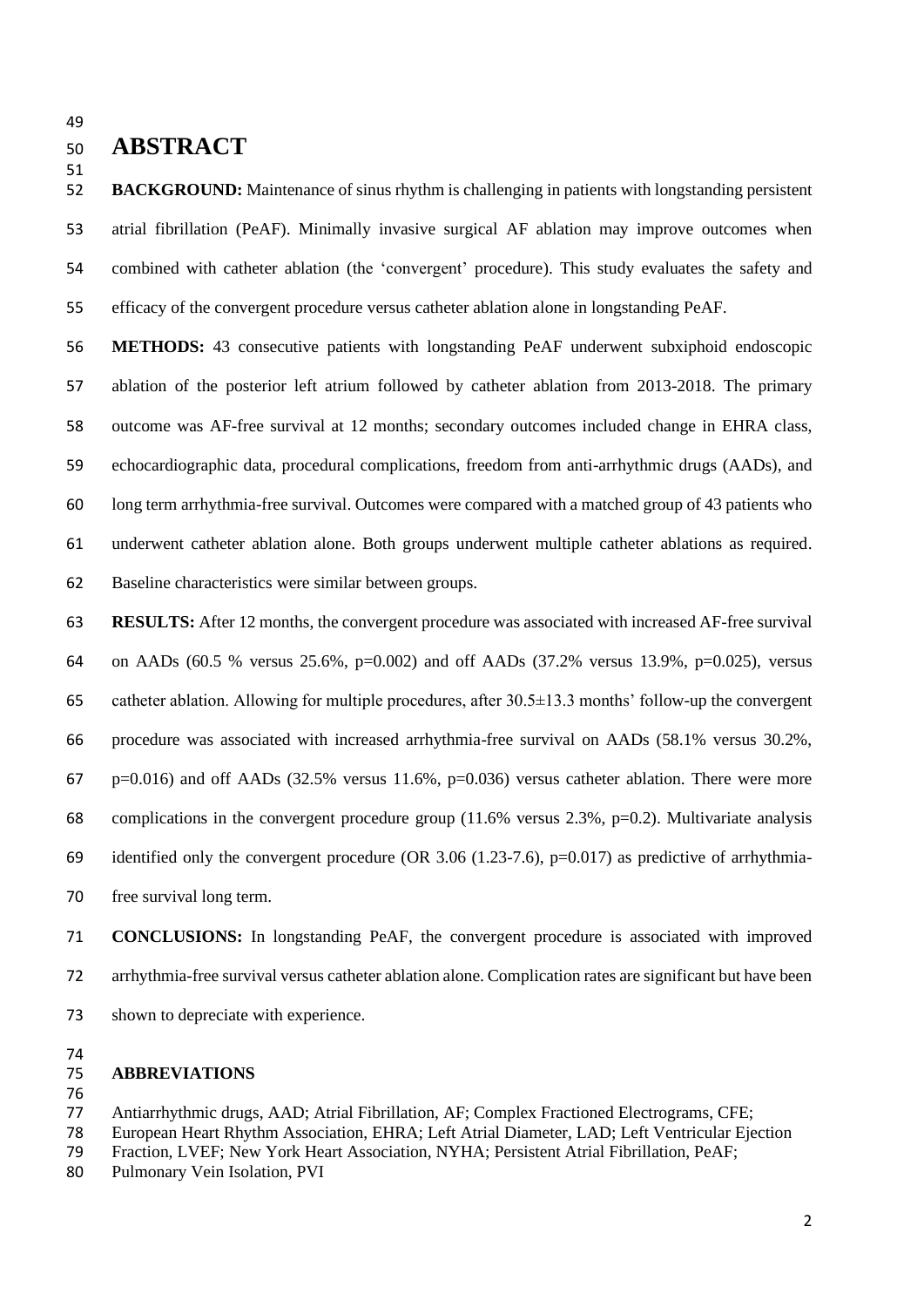## **INTRODUCTION**

 The morbidity and mortality of Atrial Fibrillation (AF) is well-recognised; approximately 10% of people over 65 years old are affected by this condition (1). The risk of stroke and heart failure is significantly higher in affected individuals, and rises with increasing age and co-morbidities (2). Catheter ablation of AF is an established treatment for patients in which sinus rhythm is desirable, such as those with refractory symptoms despite maximal medical therapy, heart failure secondary to AF, or an intolerance to anti-arrhythmic drugs (AADs). Pulmonary vein isolation (PVI) is the cornerstone of catheter ablation, and whilst outcomes are generally regarded as favourable in cases of 90 paroxysmal ( $\lt 7$  days of continuous AF) (3) and more recently persistent AF ( $> 7$  days but continuous duration < 1 year) (4) (5), there remains a need for a more efficacious rhythm control procedure in 92 patients with longstanding persistent AF (continuous AF > 1 year). A recent 5 year outcome analysis of the BELIEF trial found that patients with longstanding persistent AF who underwent PVI plus additional linear catheter ablation – including superior vena cava (SVC) isolation, septal and roof lines – had a single procedure success rate of 19% (6).

 Recurrence of arrhythmia following catheter ablation for longstanding persistent AF may be mediated by additional arrhythmia drivers outside the pulmonary veins. The posterior left atrial wall in particular harbours rotors, focal drivers, complex fractionated electrograms (CFEs) and a significant concentration of ganglionated plexi in adjacent epicardial fat, and targeted ablation of these substrates has been associated with improved maintenance of sinus rhythm (7-11). In addition, the mismatch in elasticity between the posterior left atrial wall and the pericardium may promote interstitial fibrosis as an additional trigger for AF, further emphasising the posterior wall as a desirable target for endocardial and epicardial ablation (12-13). However, extensive catheter ablation of the posterior wall is limited by the proximity of other important structures, particularly the oesophagus, and randomised trials such as STAR-AF 2, BOCA and CHASE-AF have not shown incremental benefit of extensive posterior wall ablation over PVI alone (4, 14-15).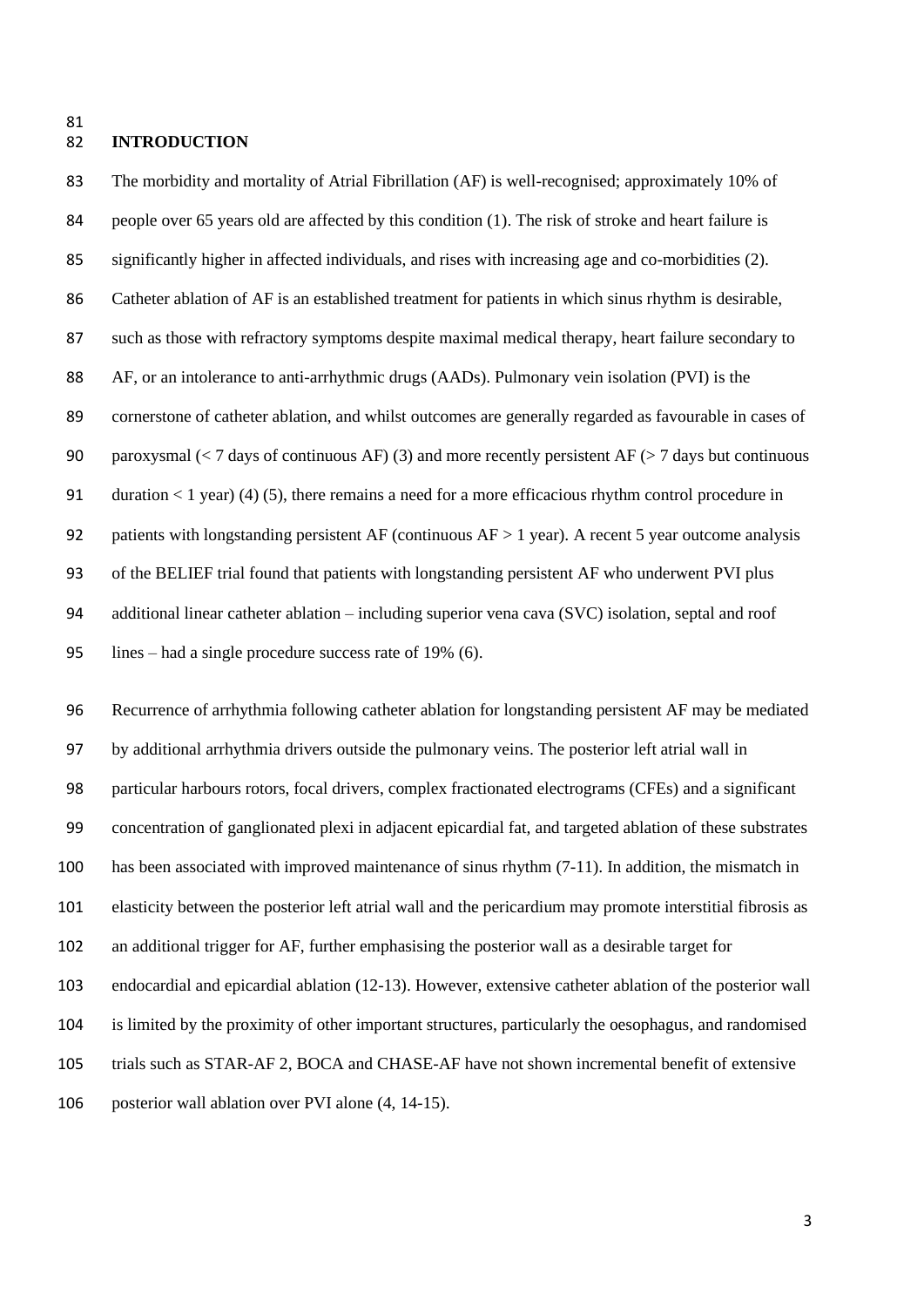Alternatives to catheter ablation include open surgical ablation, which can be performed concomitant with other operations or as a standalone procedure (16). The gold standard of surgical AF ablation – the Cox-Maze procedure – has been meta-analysed in patients with longstanding persistent AF and was found to have satisfactory outcomes, with 55% of patients in sinus rhythm at 12 months (17). Whilst these results are encouraging, uptake of surgical AF ablation as a standalone procedure is limited, possibly by concerns over its relatively invasive nature; of the 91,801 surgical AF ablations performed in the US from 2005-2010, only 5.3% were standalone (18).

#### **Hybrid ablation**

 Endoscopic, subxiphoid surgical ablation may deliver much of the advantages of open surgical ablation – extensive posterior wall and pulmonary vein ablation with direct visualisation of other important structures such as the oesophagus and phrenic nerve – but with minimal surgical trauma, standard ventilation and without the need for cardiopulmonary bypass. To achieve a hybrid of epi- and endocardial ablation known as the 'convergent' procedure, catheter ablation can be performed either contemporaneously or in a staged procedure (see supplementary figure a). Both single-setting and staged approaches have theoretical advantages; a single procedure is more convenient for patients and provides the surgeon with additional feedback from live endocardial 3D mapping, whilst a staged procedure allows the electrophysiologist to assess more matured surgical lesions, and then optimise them accordingly.

 A meta-analysis of 16 studies by Jiang et al. (2018) included 785 patients – 63% with longstanding persistent AF – who underwent the convergent procedure and found a pooled arrhythmia-free survival of 73% off AADs, rising to 83% allowing for AADs and/or repeat catheter ablations (19). Those individuals undergoing staged procedures had superior success rates when compared with the single- setting technique, and also demonstrated a non-significant tendency towards fewer complications (2% versus 5%).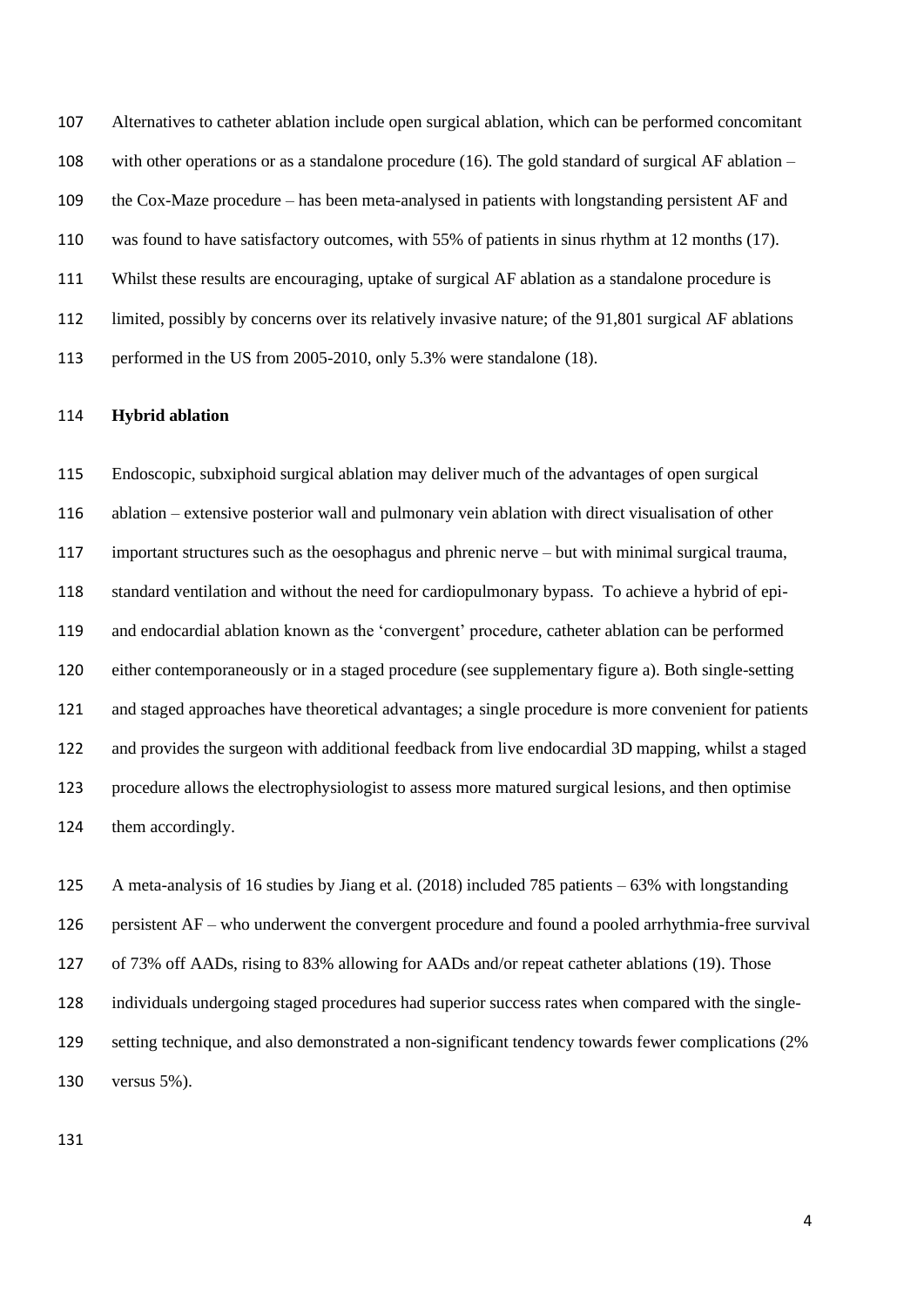#### **AIMS**

 We aimed to evaluate the safety and long term efficacy of the convergent procedure in a cohort of consecutive patients with longstanding persistent atrial fibrillation, and to compare outcomes with a group of matched controls undergoing catheter ablation alone.

#### **METHODS**

#### **Recruitment**

From 2013-2018 at a single UK centre, patients with persistent AF over 12 months' duration were

referred for the convergent procedure at the recommendation of their Cardiologist in line with

international consensus guidelines. Only patients with a history of previous cardiac surgery,

abdominal surgery, or a contraindication to anticoagulation were excluded.

## **Ethics**

- All patients provided informed consent. This retrospective analysis was registered with our
- institution's Clinical Effectiveness Unit; the need for formal ethical approval was waived.

#### **Patient parameters**

- Baseline characteristics were established from electronic records, clinic documentation, investigation
- results and procedure reports. Duration of AF was discerned from the initial referral letter. All patients
- underwent pre-procedural transthoracic echocardiogram to determine left atrial size (long axis left
- atrial diameter LAD) and left ventricular ejection fraction (Simpson's biplane or visual estimate –
- LVEF). In line with established definitions, EHRA symptomatic class was determined in all patients,
- 151 and NYHA class was determined in those with systolic dysfunction (LVEF <50%) (16).

#### **Convergent procedure**

All patients underwent a staged procedure, with the surgical (epicardial) component performed

approximately 6 weeks prior to catheter ablation.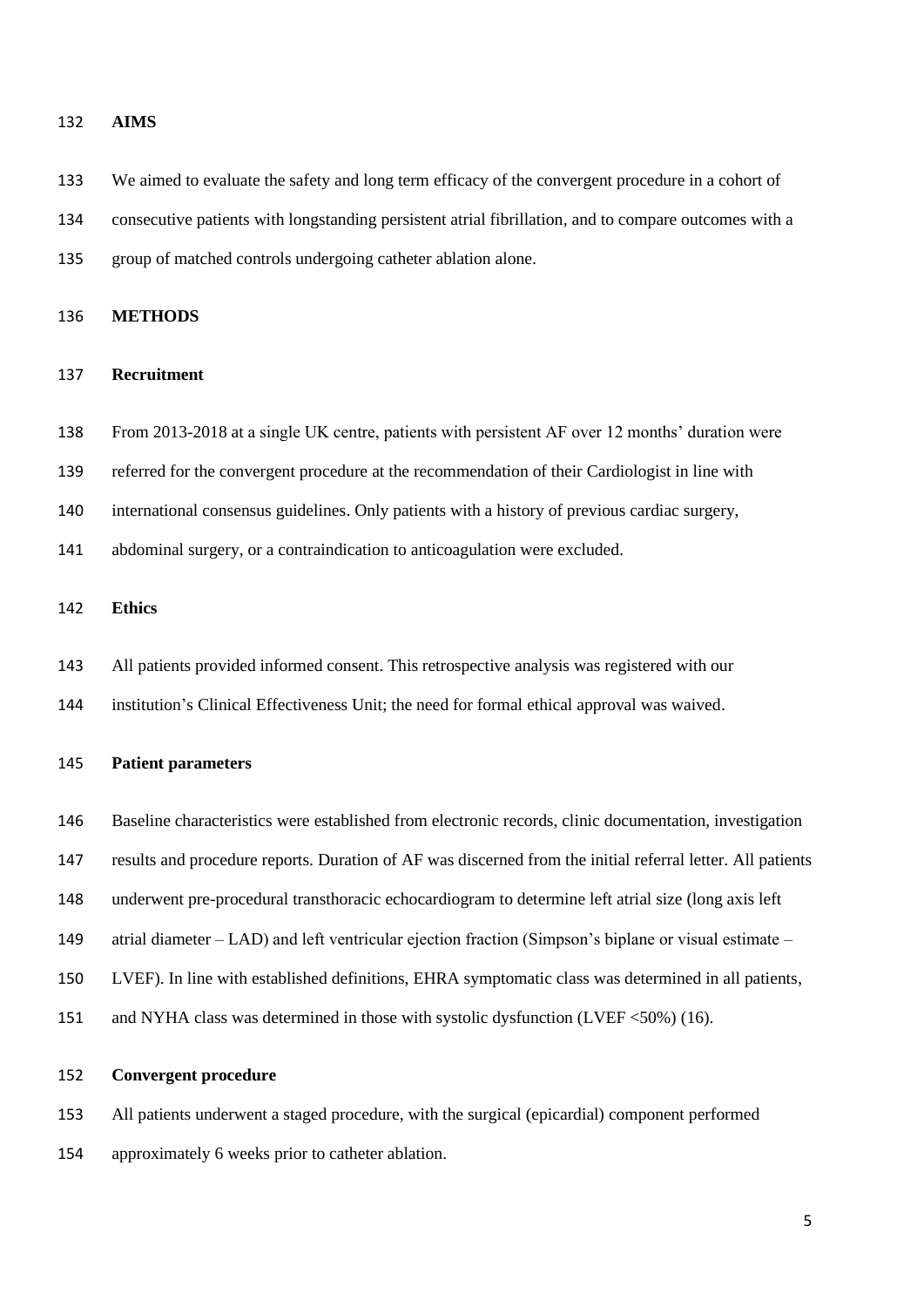Before the epicardial ablation, patients had their anticoagulation stopped for five days (vitamin K antagonist) or two days (direct oral anticoagulant) and then restarted five days subsequently (or longer in the event of complications). All patients received general anaesthesia with standard ventilation, and had an oesophageal temperature probe in situ. In the majority of cases, a subxiphoid incision was made and a transdiaphragmatic approach used with a laparoscope advanced following carbon dioxide insufflation of the abdomen. In the last three patients to be included in our study – in response to a patient returning with a pericardial hernia – the access technique was changed so that the xiphoid process was excised, obviating the need for diaphragmatic incision. Under direct visualisation, the posterior pericardium was then incised and cannulated giving access to the posterior left atrium. The 165 Atricure (OH, USA) EPIsense coagulation catheter with VisiTrax© was used to produce continuous, intersecting linear lesions across the posterior wall of the left atrium. With the lesion set complete, a pericardial drain was inserted and the incision closed. Direct current cardioversion (DCCV) was performed to achieve sinus rhythm if required. Patients recovered in the high dependency unit with a view to discharge after 3 days.

 Subsequent catheter ablation was performed approximately 6 weeks later under moderate sedation or general anaesthesia and without interruption of antiarrhythmic drugs. Procedures were guided by CARTO 3-D mapping (Biosense Webster Inc, Diamond Bar, CA). Following trans-septal puncture, heparin was administered to maintain an activated clotting time of 300-400 seconds. Radiofrequency energy was delivered via an irrigated catheter, with power limited to 35W and temperature limited to 50°C. The ablation strategy was operator dependent, but involved (in all cases) completing PVI and delivering additional lesions to achieve posterior wall isolation, additional CFE ablation (time spent was operator dependent) and finally induction, mapping and ablation of any atrial tachycardia. Additional lines were performed at the operators' discretion. In those cases where sinus rhythm was not restored, DCCV was performed. In the absence of complications, patients were discharged the

following day.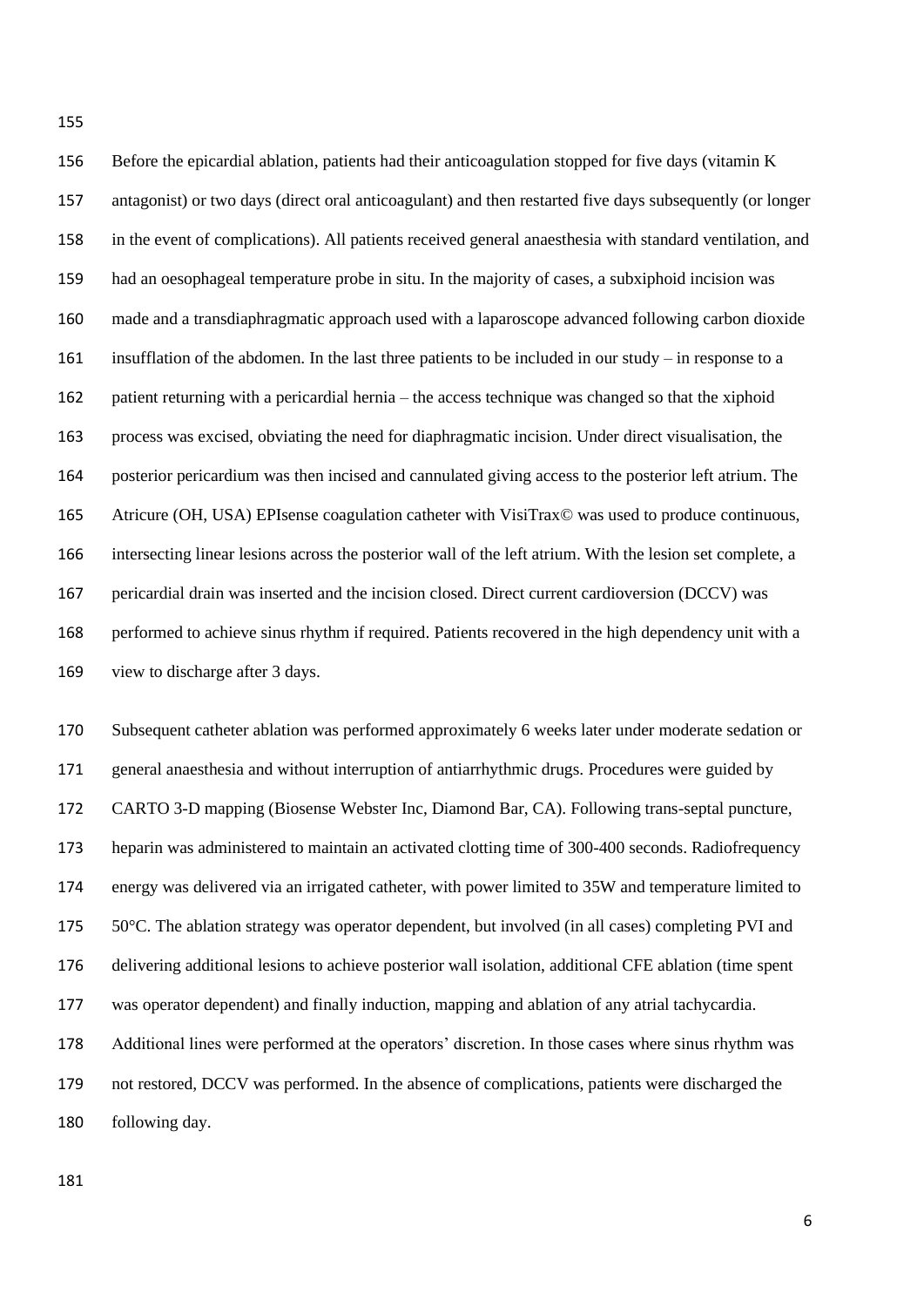#### **Follow-up**

 In line with consensus guidelines, in both groups a 3 month blanking period was observed starting from the date of catheter ablation (20). For patients undergoing the convergent procedure, clinical review took place at 3 months (with ECG), 6 months (with 72 hour holter analysis) and 12 months (with echocardiogram, ECG and symptom-guided 72 hour holter monitor). For patients undergoing catheter ablation alone, clinical review took place at 3 months (with ECG or symptom-guided holter), and, unless a recurrence of symptoms prompted earlier review, patients were reviewed again at 12 months (with echocardiogram, ECG or symptom-guided 72 hour holter monitor). Patients with pacemakers in situ underwent device interrogation in addition to holter monitoring. Further follow-up took place annually or sooner if clinically indicated. 30 seconds of documented AF outside of the blanking period was considered a recurrence. The presence of any other atrial arrhythmia was also recorded. AAD use was assessed at 12 months, and anticoagulation was continued as indicated by CHA2DS2VASc score. The primary outcome was AF-free survival at 12 months. Secondary outcomes included incidence of atrial tachycardia, change in NYHA and EHRA class, procedural complications, echocardiographic data, freedom from AADs, and arrhythmia-free survival long term. In both groups, patients underwent additional DCCV or repeat catheter ablation as indicated; in these cases, a further 3 month blanking period was observed and follow-up restarted.

#### **Statistical analysis**

 Statistical analysis was performed using R and SPSS (v. 26, IBM Corporation). Categorical group 202 parameters were compared using Z-tests. Normally distributed data are presented as mean  $\pm$  standard deviation and non-normally distributed data as median (interquartile range). Continuous parameters were analysed using two-tailed unpaired t tests for normally distributed data or the Mann–Whitney U test for non-normally distributed data. For grouped outcomes, dichotomous data were compared using Fisher's exact and continuous data were compared with analysis of covariance (ANCOVA) using pre- intervention data as a covariate. Kaplan-Meier plots were generated and the survival distributions compared using the log rank test. Univariate logistic regression analysis was performed for all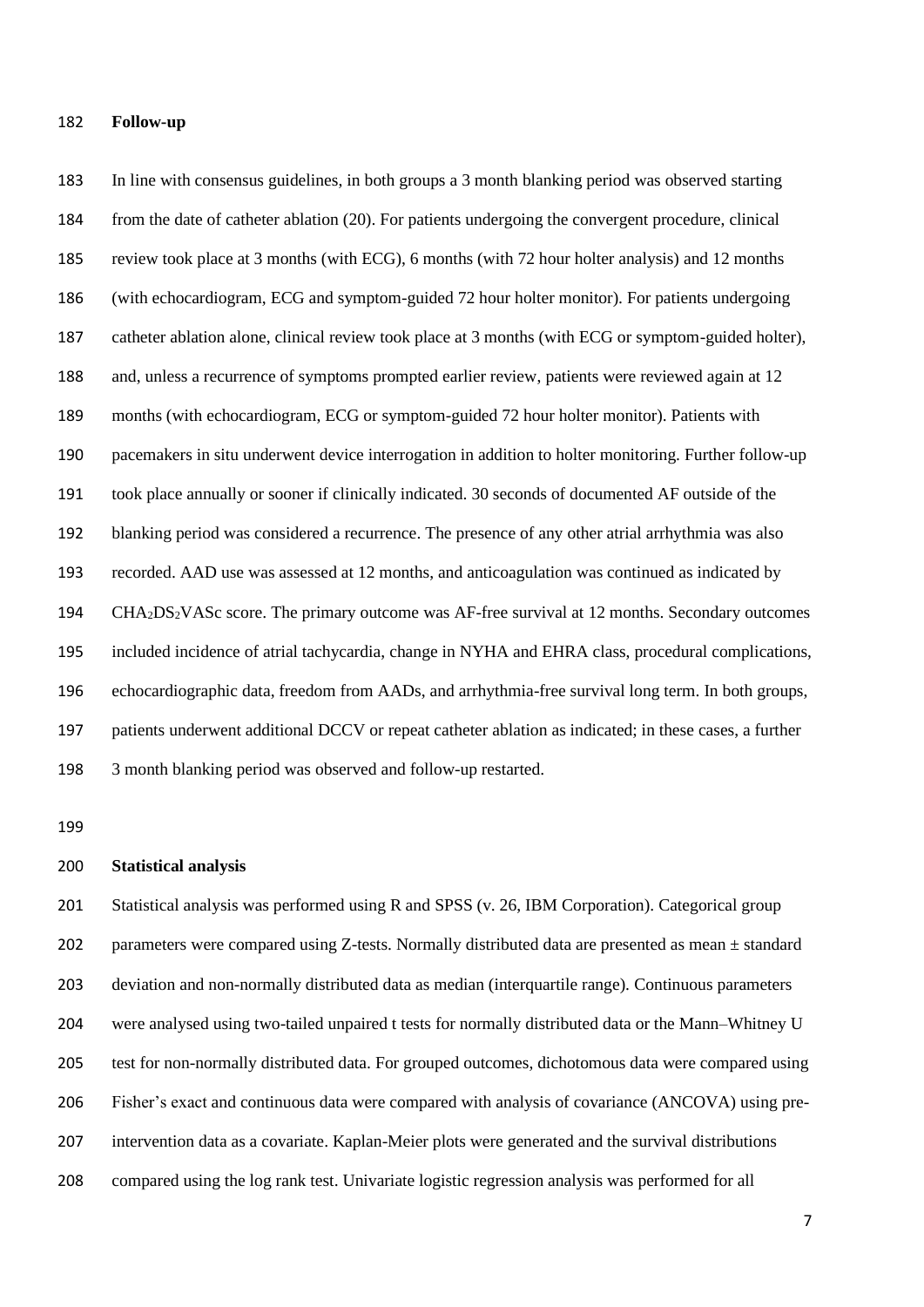| 209 | covariates with odds ratios for the primary outcome provided with 95% confidence intervals.                |
|-----|------------------------------------------------------------------------------------------------------------|
| 210 | Significant covariates were entered into a multivariate model. The level of significance for all tests     |
| 211 | was set at $p<0.05$ .                                                                                      |
| 212 |                                                                                                            |
| 213 | <b>Matched control group</b>                                                                               |
| 214 | A pool of 312 patients with longstanding persistent AF who had undergone at least one                      |
| 215 | radiofrequency catheter ablation at the same institution from 2013-2018 was identified. One-to-one         |
| 216 | propensity matching was performed via a greedy (nearest neighbour) model, scoring the covariates of        |
| 217 | age, gender, ejection fraction, atrial size, use of class I or class III AADs, number of previous          |
| 218 | ablations (prior to 2013) and duration of persistent AF. In line with Austin's 2011 recommendations        |
| 219 | for eliminating confounder bias, a pre-specified target calliper distance equal to 0.2 pooled standard     |
| 220 | deviations of the logit of the propensity score was used $(21)$ . Control patients were identified for all |
| 221 | cases, with all but 3 individuals matching inside these restrictions.                                      |
| 222 |                                                                                                            |
| 223 |                                                                                                            |
| 224 | <b>RESULTS</b>                                                                                             |
| 225 |                                                                                                            |
| 226 | <b>Participants</b>                                                                                        |
| 227 | 43 consecutive patients underwent both components of the convergent procedure. Baseline parameters         |
| 228 | are shown in table 1 alongside 43 matched controls; characteristics were similar between groups.           |
| 229 |                                                                                                            |
| 230 |                                                                                                            |
| 231 |                                                                                                            |
| 232 |                                                                                                            |
| 233 |                                                                                                            |
| 234 |                                                                                                            |
| 235 |                                                                                                            |
| 236 |                                                                                                            |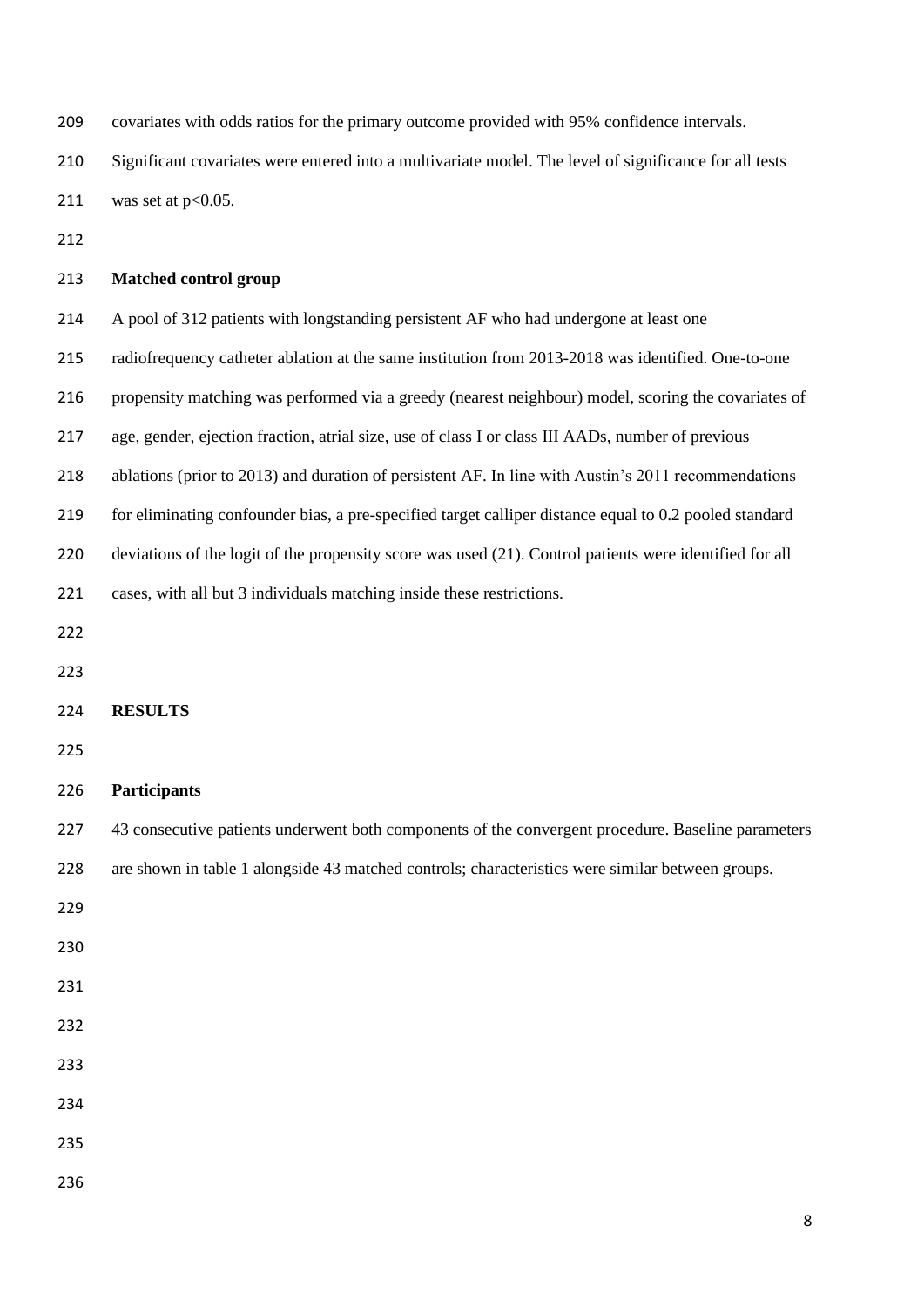- 238
- 239 Table 1: Baseline characteristics for patients undergoing the convergent procedure ('Convergent
- 240 Procedure') versus matched controls undergoing catheter ablation alone ('Catheter Ablation Alone') –
- 

241 significant p values in **bold**

| <b>Parameter</b>     | <b>Convergent</b>      | <b>Catheter</b>        | $\mathbf{p}$ |
|----------------------|------------------------|------------------------|--------------|
|                      | <b>Procedure</b>       | <b>Ablation Alone</b>  |              |
|                      | $(n=43)$               | $(n=43)$               |              |
| Age                  | 68.6 years $(\pm 7.7)$ | 65.5 years $(\pm 7.5)$ | 0.096        |
| Male                 | $74.4\%$ (n=32)        | $74.4\%$ (n=32)        | $\mathbf{1}$ |
| Duration of AF       | <b>36 months (30)</b>  | <b>30 months (28)</b>  | 0.19         |
| Left atrial diameter | 47.4mm $(\pm 6.3)$     | 47.5mm $(\pm 7.4)$     | 0.84         |
| <b>LVEF</b>          | $50\%$ (15)            | $50\%$ (20)            | 0.77         |
| <b>Class III AAD</b> | $51.2\%$ (n=22)        | $48.8\%$ (n=21)        | 0.83         |
| <b>Class I AAD</b>   | $9.3\%$ (n=4)          | $11.6\%$ (n=5)         | 0.73         |
| Beta blocker         | $95.3\%$ (n=41)        | $97.7\%$ (n=42)        | 0.56         |
| Previous ablation    | $34.8\%$ (n=15)        | $34.8\%$ (n=15)        | $\mathbf{1}$ |
| Previous DCCV        | $65.2\%$ (n=28)        | $51.2\%$ (n=22)        | 0.27         |
| <b>PPM</b>           | $4.6\%$ (n=2)          | $0\%$ (n=0)            | 0.49         |
| Hypertrophic/Dilated | $11.6\%$ (n=5)         | $2.3\%$ (n=1)          | 0.2          |
| Cardiomyopathy       |                        |                        |              |
| Warfarin (remainder  | $60.5\%$ (n=26)        | $39.5\%$ (n=17)        | 0.08         |
| DOAC)                |                        |                        |              |
| <b>EHRA</b> class    | $2.6 (\pm 0.7)$        | $2.7 (\pm 0.8)$        | 0.44         |
| <b>NYHA</b> class    | $2.5 (\pm 0.5)$        | $2.4 (\pm 0.5)$        | 0.65         |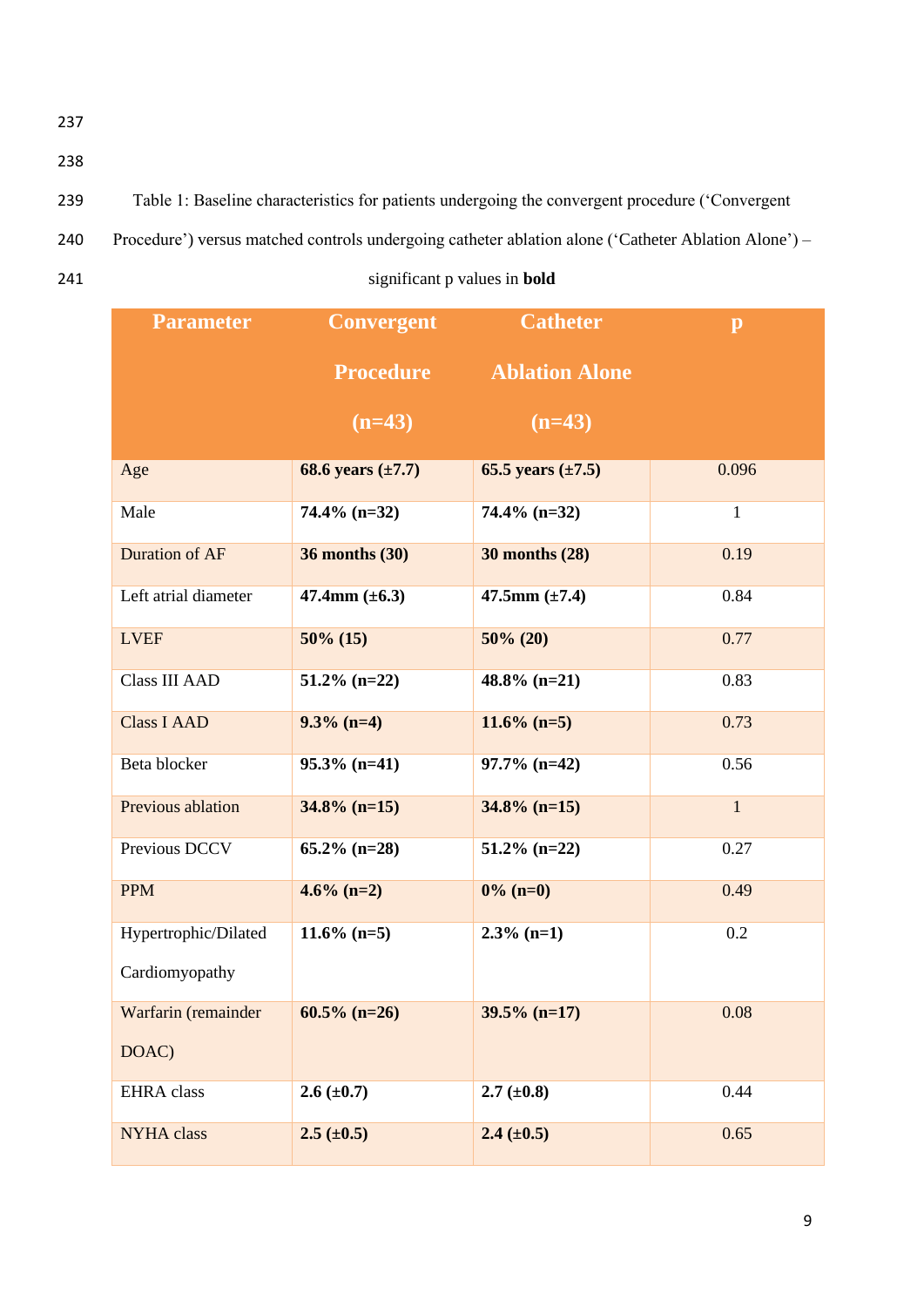|     |                                                                                                          | $(n=17)$ | $(n=15)$ |  |  |  |
|-----|----------------------------------------------------------------------------------------------------------|----------|----------|--|--|--|
| 242 |                                                                                                          |          |          |  |  |  |
| 243 |                                                                                                          |          |          |  |  |  |
| 244 |                                                                                                          |          |          |  |  |  |
| 245 |                                                                                                          |          |          |  |  |  |
| 246 | <b>Rhythm control procedures</b>                                                                         |          |          |  |  |  |
| 247 | Full lesion set data is available as a supplementary file (supplementary table a). Catheter ablation was |          |          |  |  |  |
| 248 | performed by a Consultant Electrophysiologist with a minimum of 5 years' experience in AF ablation.      |          |          |  |  |  |
| 249 | As the convergent procedure was performed via a staged approach, the convergent group underwent          |          |          |  |  |  |
| 250 | 43 surgical procedures and subsequently 60 catheter procedures, whereas the control group underwent      |          |          |  |  |  |
| 251 | 55 catheter procedures (103 versus 55, $p<0.001$ ). The catheter lesion sets used were similar between   |          |          |  |  |  |
| 252 | groups; all participants had catheter pulmonary vein isolation, 69.7% had cavotricuspid isthmus lines,   |          |          |  |  |  |
| 253 | 45.3% had CFE ablation, 32.6% had roof lines, 11.6% had mitral lines, and 22.6% had other ablation       |          |          |  |  |  |
| 254 | lines. The need for follow-up DC cardioversion was similar between groups (25.6% of convergent           |          |          |  |  |  |
| 255 | patients versus 13.9% of controls, $p=0.28$ ) and the need for repeat catheter ablation was also similar |          |          |  |  |  |
| 256 | $(32.6\% \text{ of convergent patients versus } 23.3\% \text{ of controls, } p=0.47).$                   |          |          |  |  |  |
| 257 |                                                                                                          |          |          |  |  |  |
| 258 |                                                                                                          |          |          |  |  |  |
| 259 | <b>Outcomes</b>                                                                                          |          |          |  |  |  |
| 260 | Outcome data is shown in table 2, with symptomatic and echocardiographic data shown in table 3. 12       |          |          |  |  |  |
| 261 | months following the index procedure, the convergent procedure was associated with increased AF-         |          |          |  |  |  |
| 262 | free survival on AADs (60.5% versus 25.6%, $p=0.002$ ) and off AADs (37.2% versus 13.9%, $p=0.025$ )     |          |          |  |  |  |
| 263 | when compared with catheter ablation. Allowing for multiple procedures, after a mean follow-up of        |          |          |  |  |  |
| 264 | 30.5±13.3 months the convergent procedure was associated with increased arrhythmia-free survival         |          |          |  |  |  |
| 265 | long term on AADs (58.1% versus 30.2%, p=0.017) and off AADs (32.5% versus 11.6%, p=0.036)               |          |          |  |  |  |
| 266 | when compared with catheter ablation. There was significant symptomatic improvement in both              |          |          |  |  |  |
| 267 | groups, and no significant change in echocardiogram findings (table 3). Survival distribution is shown   |          |          |  |  |  |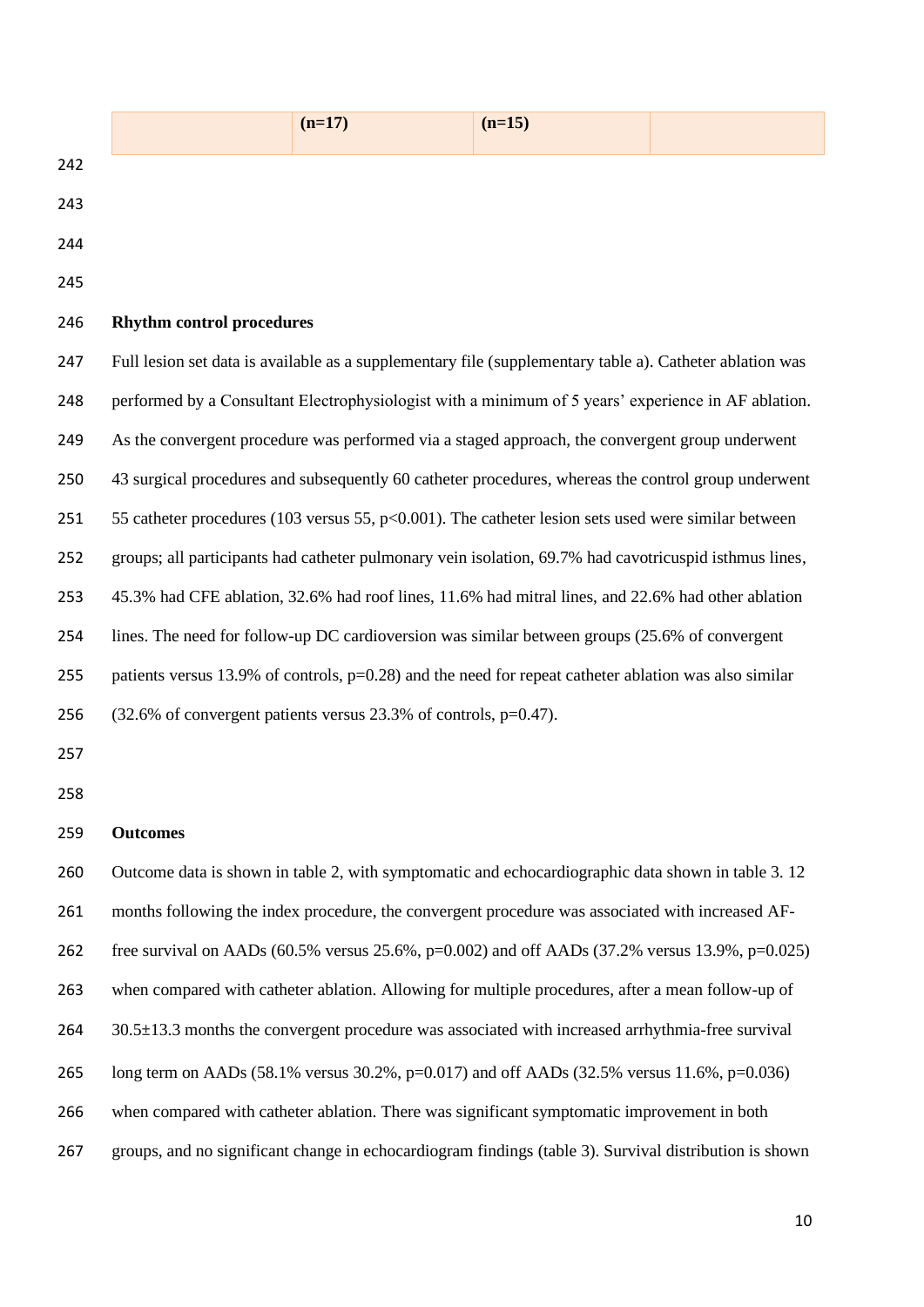- 268 in figure 1; by log rank test the probability of long term arrhythmia-free survival was significantly
- 269 higher in the convergent group (p=0.003). There was no difference in freedom from AADs between
- 270 groups, and there was a tendency towards new atrial tachycardias in the convergent group.
- 271
- 272 Table 2: Outcome data for patients undergoing the convergent procedure versus catheter ablation
- 

273 alone – significant p values in **bold**

| <b>Outcome</b>                                 | <b>Convergent</b> | <b>Catheter</b> | $\mathbf{p}$ |
|------------------------------------------------|-------------------|-----------------|--------------|
|                                                | <b>Procedure</b>  | <b>Ablation</b> |              |
|                                                | $(n=43)$          | <b>Alone</b>    |              |
|                                                |                   | $(n=43)$        |              |
| AF-free at 1 year (single procedure, on AADs)  | $60.5\%$ (n=26)   | $25.6\%$ (n=11) | 0.002        |
| AF-free at 1 year (single procedure, off AADs) | $37.2\%$ (n=16)   | $13.9\%$ (n=6)  | 0.025        |
| Arrhythmia-free survival long term             | $58.1\%$ (n=25)   | $30.2\%$ (n=13) | 0.017        |
| (multiple procedures, on AADs;                 |                   |                 |              |
| mean follow-up $30.5 \pm 13.3$ months)         |                   |                 |              |
| Arrhythmia-free survival long term             | $32.5\%$ (n=14)   | $11.6\%$ (n=5)  | 0.036        |
| (multiple procedures, off AADs;                |                   |                 |              |
| mean follow-up $30.5 \pm 13.3$ months)         |                   |                 |              |
| Off AADs at last follow-up                     | $60.5\%$ (n=26)   | $62.7\%$ (n=27) | 0.82         |
| New atrial tachycardia                         | $32.6\%$ n=14)    | $13.9\%$ (n=6)  | 0.072        |
| Complications                                  | $11.6\%$ (n=5)    | $2.3\%$ (n=1)   | 0.2          |
|                                                |                   |                 |              |
|                                                |                   |                 |              |
|                                                |                   |                 |              |
|                                                |                   |                 |              |
|                                                |                   |                 |              |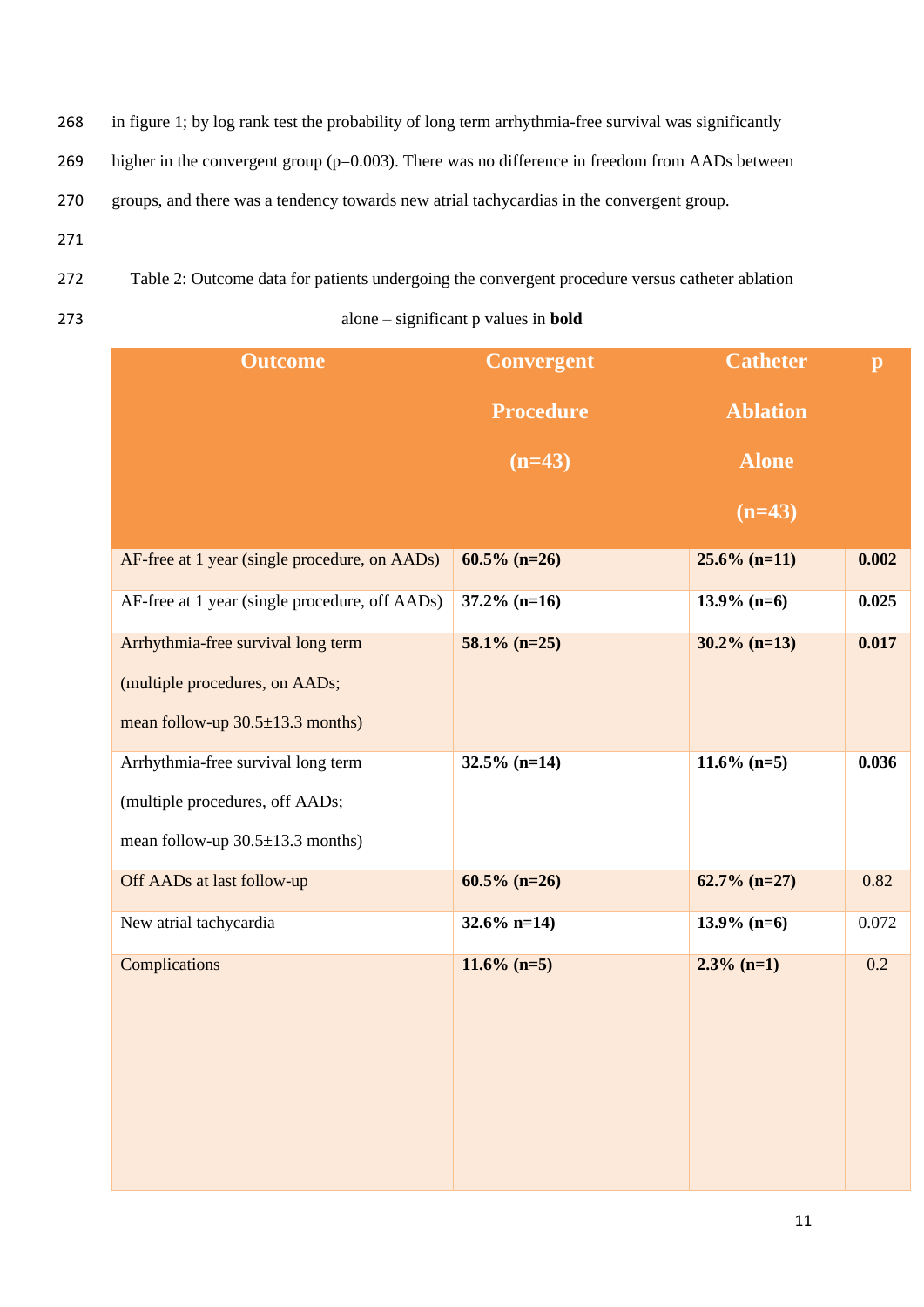|  | Tamponade                   | $\mathbf{2}$ | Tamponade            |  |
|--|-----------------------------|--------------|----------------------|--|
|  | <i>(pericardiocentesis)</i> |              | (pericardiocentesis) |  |
|  | Emergency                   | $\mathbf{1}$ |                      |  |
|  | sternotomy                  |              |                      |  |
|  | Pericardial hernia          | 1            |                      |  |
|  | Phrenic nerve palsy         | $\mathbf{1}$ |                      |  |

275 Table 3: Symptomatic and echocardiographic data for patients undergoing the convergent procedure

# 276 versus catheter ablation alone – significant p values in **bold**

|             | <b>Convergent</b> |                   | <b>Intragroup</b> |                 | <b>Catheter Ablation</b> | <b>Intragroup</b> | <b>Between</b> |
|-------------|-------------------|-------------------|-------------------|-----------------|--------------------------|-------------------|----------------|
|             | <b>Procedure</b>  |                   | $\, {\bf p}$      | <b>Alone</b>    |                          | $\, {\bf p}$      | group p        |
|             | $(n=43)$          |                   | $(n=43)$          |                 |                          |                   |                |
|             | <b>Before</b>     | <b>After</b>      |                   | <b>Before</b>   | <b>After</b>             |                   |                |
|             | intervention      | intervention      |                   | intervention    | intervention             |                   |                |
| <b>EHRA</b> | $2.6 (\pm 0.7)$   | $1.79 \ (\pm 1)$  | 0.0001            | $2.7 (\pm 0.8)$ | $2.11 (\pm 0.93)$        | 0.01              | 0.23           |
| class       |                   |                   |                   |                 |                          |                   |                |
| <b>NYHA</b> | $2.5 (\pm 0.5)$   | $1.81 (\pm 1.04)$ | 0.0002            | $2.4 (\pm 0.5)$ | $1.94 (\pm 0.83)$        | 0.03              | 0.83           |
| class       |                   |                   |                   |                 |                          |                   |                |
| ${\rm LV}$  | $50\%$ (15)       | $50\%$ (10)       | 0.89              | $50\%$ (20)     | 55% (15)                 | 0.45              | 0.88           |
| ejection    |                   |                   |                   |                 |                          |                   |                |
| fraction    |                   |                   |                   |                 |                          |                   |                |
| Left        | 47.4mm            | 47.1mm            | 0.28              | 47.5mm          | 46.9mm                   | 0.7               | 0.89           |
| atrial      | $(\pm 6.3)$       | $(\pm 5.6)$       |                   | $(\pm 7.4)$     | $(\pm 7.1)$              |                   |                |
| diameter    |                   |                   |                   |                 |                          |                   |                |

277

278

279

280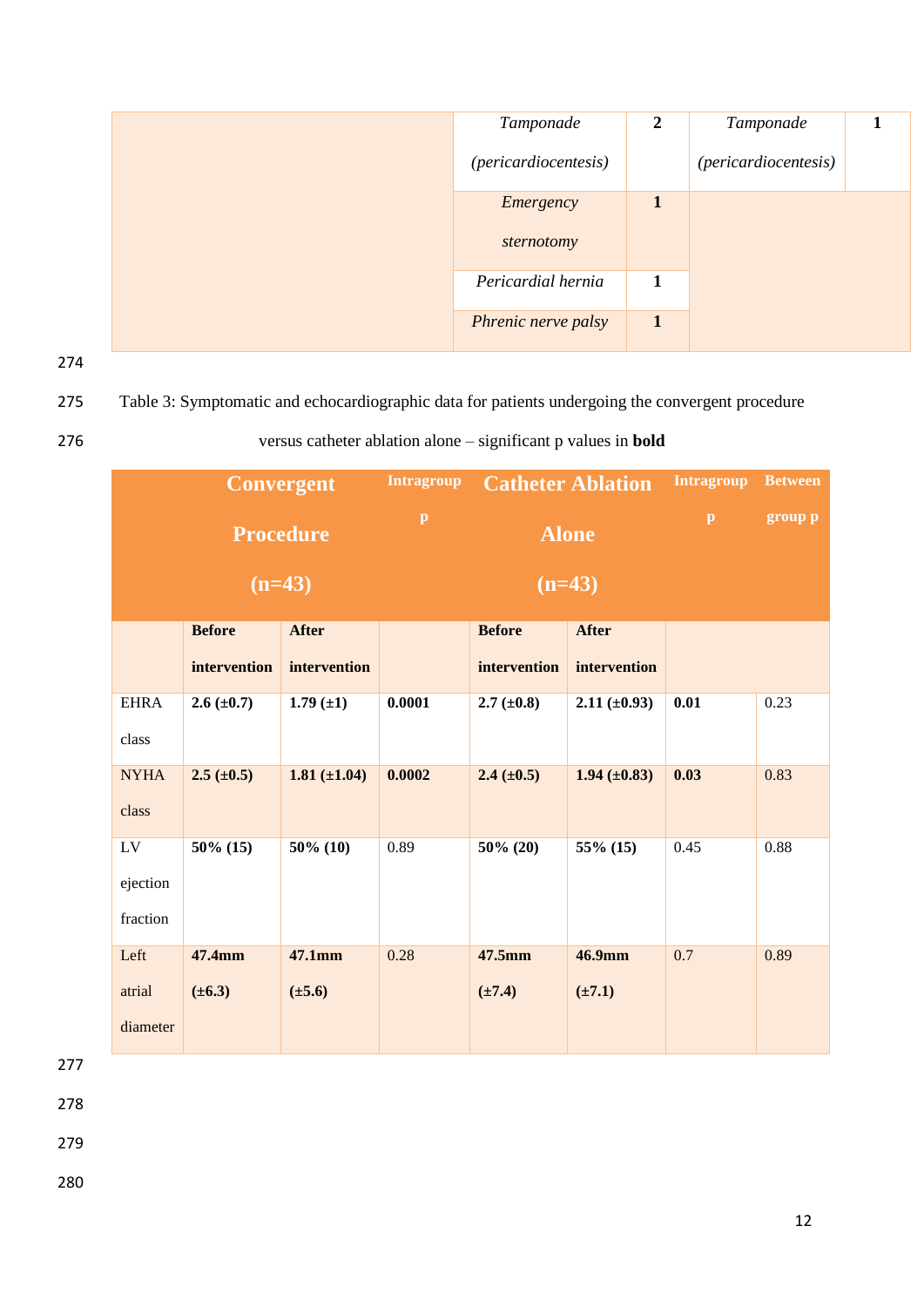- 
- 
- 
- 
- 
- 

 Univariate analysis of risk factors, echocardiographic data and treatment received was performed with odds ratios (95% CI) for arrhythmia-free survival; significant parameters were passed into a multivariate analysis (see supplementary figure b and supplementary table b). By univariate analysis, 291 only the convergent procedure (OR 4.13 (1.49-11.39), p=0.006) and history of previous catheter 292 ablation (OR 4.05 (1.39-11.76), p=0.01) were associated with arrhythmia-free survival. Adjusting for history of previous catheter ablation, multivariate analysis demonstrated an association of the convergent procedure with arrhythmia-free survival (OR 3.06 (1.23-7.59), p=0.017).

# **Complications**

 There were more complications in the convergent group although this did not reach statistical significance (11.6% versus 2.3%, p=0.2). With regards to the epicardial procedure, one patient suffered an inferior vena cava rupture requiring emergency sternotomy, and another patient presented six months post-operatively with a pericardial hernia which required surgical correction. During catheter ablation, two patients from the convergent group and one control patient developed tamponade requiring emergency pericardiocentesis. A patient in the convergent group also developed a phrenic nerve palsy following catheter ablation. No strokes or deaths were observed in either group. 

# **DISCUSSION**

 Our propensity-matched cohort study suggests that, in patients with longstanding persistent AF, the convergent procedure is associated with increased freedom from AF at one year – and improved arrhythmia-free survival long term – versus catheter ablation alone. The two groups had similar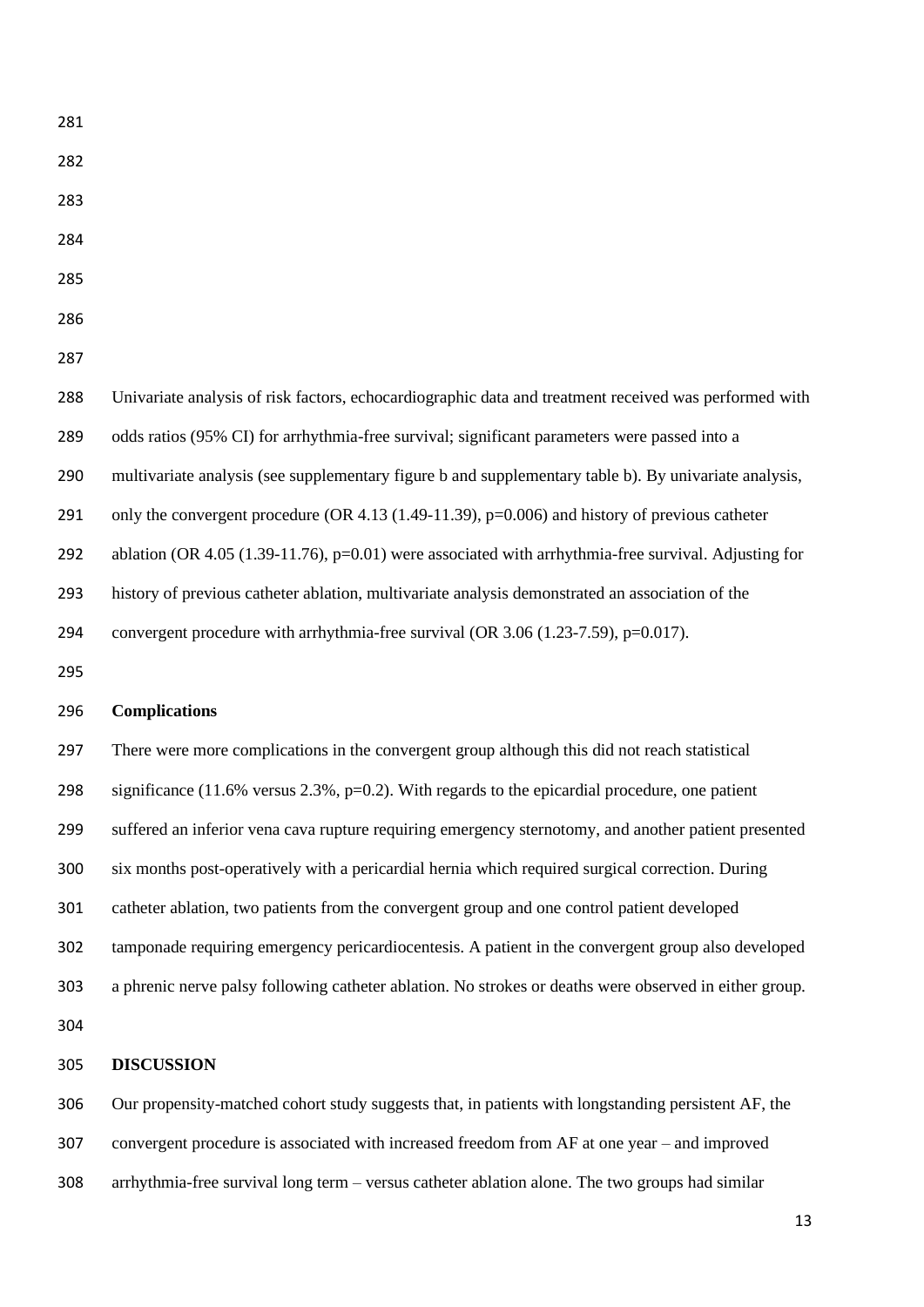baseline characteristics and underwent similar catheter ablation protocols and, as such, we suggest the difference in outcomes between patients is likely to have been mediated by the extensive ablation of the posterior left atrium that takes place during the convergent procedure.

 Our finding that 58.1% of patients who underwent the convergent procedure were arrhythmia-free long-term (with over one third still taking AADs) is inferior to the 73% success rate reported in Jiang's 2018 meta-analysis (19). We suggest that this discrepancy is mediated by the marked electroanatomic heterogeneity of our cohort, which included patients with cardiomyopathy, severe LV systolic dysfunction, pacemakers and, in over a third of cases, a history of prior unsuccessful rhythm control. This may also account for the lower than expected efficacy of catheter ablation alone; allowing for AADs, only 30% of our control group patients were in sinus rhythm at last follow-up despite repeat procedures.

 There was a tendency towards increased complications in the convergent group, and our overall complication rate was considerable. This may in part reflect a high risk population often with very longstanding AF, severe atrial dilatation and significant co-morbidities, together with the initial learning curve associated with a new technique. Similar studies have reported comparable complication rates. When Kulbak et al. (2015) described their initial experience with the convergent procedure in 28 patients, they reported a 10.7% incidence of complications (22). By 2018, the same 326 group reported results from a larger cohort  $(n=100)$  with a revised complication rate of 3%, suggesting that complications attenuate with operator experience (23). Likewise, Bulava's 2015 study of 50 patients who underwent the convergent procedure reported a 13.7% complication rate, all of which occurred in the first 15 patients; complications subsequently ceased after the authors modified their surgical technique (24). Accordingly, by adapting our incision to include resection of the xiphoid process rather than a transdiaphragmatic approach, our operators have abrogated the incidence of future pericardial hernias in particular.

 The convergent group had a tendency towards an increased incidence of atrial tachycardias, which were observed in 32.6% (n=14) of patients undergoing epicardial ablation. None of these originated

from the posterior wall, and one was localised to the right upper pulmonary vein. The remainder were

336 dependent on the cavotricuspid isthmus  $(n=5)$ , mitral isthmus  $(n=3)$ , the anterior wall  $(n=3)$ , or the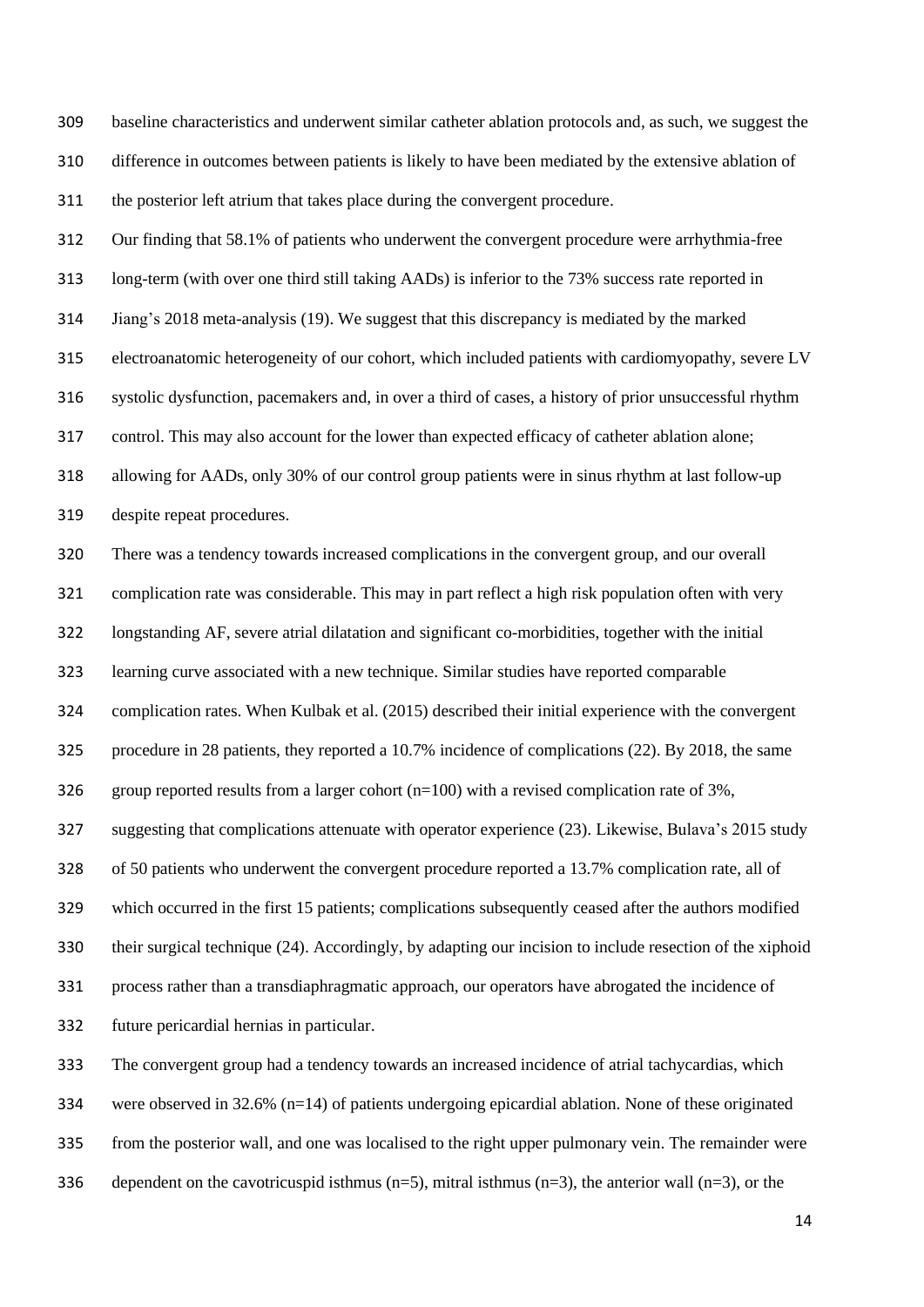appendage ridge (n=2). As such, investigators may wish to consider empirical CTI lines in all patients undergoing the convergent procedure.

## **Limitations**

 Our study has important limitations. Our arrhythmia monitoring strategy included repeated ECG and holter analysis; this may not have detected short-lived asymptomatic atrial arrhythmias outside of the blanking period. In addition, many control group patients did not receive a 6 month review, and as such asymptomatic patients may not have had a recurrence of arrhythmia identified until 12 months post-procedure. Our data is non-randomised and, whilst the propensity score matching process generated a control group with similar baseline characteristics, there may have been unobserved variables which affected outcomes. The nature of our procedures precluded blinding of the operators or patients. As such, operators were aware if patients had undergone epicardial ablation, which may in turn have biased their catheter ablation or AAD strategies. Likewise, the symptomatic benefit seen in the convergent group does not control for the additive placebo effect that may stem from undergoing a

novel and ostensibly more rigorous surgical procedure.

### **Conclusion**

In a challenging cohort of patients with refractory, longstanding persistent AF, our study suggests that

the convergent procedure is associated with increased arrhythmia-free survival versus catheter

ablation alone. The results of randomised controlled trials – such as DEEP-AF and CONVERGE – are

- now required to further clarify the safety and efficacy of hybrid ablation techniques.
- 
- 
- **REFERENCES**

 1. Lloyd-Jones DM. Cardiovascular health and protection against CVD: more than the sum of the parts? Circulation, 2014; 104: 1671-1673.

 2. [Gage BF,](https://www.ncbi.nlm.nih.gov/pubmed/?term=Gage%20BF%5BAuthor%5D&cauthor=true&cauthor_uid=11401607) [Waterman AD,](https://www.ncbi.nlm.nih.gov/pubmed/?term=Waterman%20AD%5BAuthor%5D&cauthor=true&cauthor_uid=11401607) [Shannon W](https://www.ncbi.nlm.nih.gov/pubmed/?term=Shannon%20W%5BAuthor%5D&cauthor=true&cauthor_uid=11401607) et al. Validation of clinical classification schemes for predicting stroke: results from the National Registry of Atrial Fibrillation. [JAMA.](https://www.ncbi.nlm.nih.gov/pubmed/11401607) 2001; 285(22):2864-70.

3. [Kuck KH,](https://www.ncbi.nlm.nih.gov/pubmed/?term=Kuck%20KH%5BAuthor%5D&cauthor=true&cauthor_uid=27381589) [Fürnkranz A,](https://www.ncbi.nlm.nih.gov/pubmed/?term=F%C3%BCrnkranz%20A%5BAuthor%5D&cauthor=true&cauthor_uid=27381589) [Chun KR](https://www.ncbi.nlm.nih.gov/pubmed/?term=Chun%20KR%5BAuthor%5D&cauthor=true&cauthor_uid=27381589) et al. Cryoballoon or radiofrequency ablation for symptomatic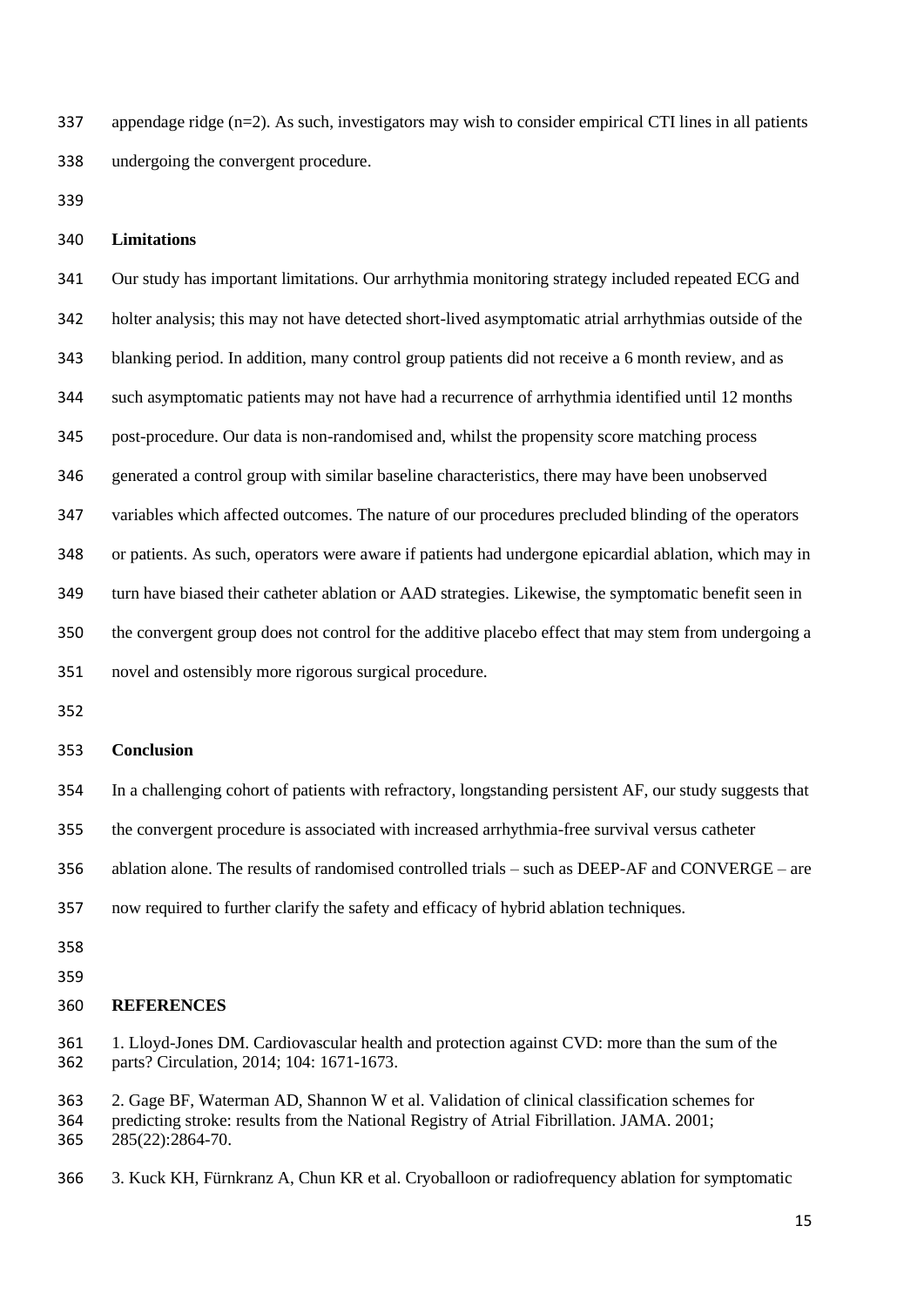- paroxysmal atrial fibrillation: reintervention, rehospitalization, and quality-of-life outcomes in the FIRE AND ICE trial. [Eur Heart J.](https://www.ncbi.nlm.nih.gov/pubmed/27381589) 2016;37(38):2858-2865.
- 4. [Verma A,](https://www.ncbi.nlm.nih.gov/pubmed/?term=Verma%20A%5BAuthor%5D&cauthor=true&cauthor_uid=25946280) [Jiang CY,](https://www.ncbi.nlm.nih.gov/pubmed/?term=Jiang%20CY%5BAuthor%5D&cauthor=true&cauthor_uid=25946280) [Betts TR](https://www.ncbi.nlm.nih.gov/pubmed/?term=Betts%20TR%5BAuthor%5D&cauthor=true&cauthor_uid=25946280) et al. Approaches to catheter ablation for persistent atrial fibrillation. [N Engl J Med.](https://www.ncbi.nlm.nih.gov/pubmed/25946280) 2015; 372(19):1812-22
- 5. [Koektuerk B,](https://www.ncbi.nlm.nih.gov/pubmed/?term=Koektuerk%20B%5BAuthor%5D&cauthor=true&cauthor_uid=26286935) [Yorgun H,](https://www.ncbi.nlm.nih.gov/pubmed/?term=Yorgun%20H%5BAuthor%5D&cauthor=true&cauthor_uid=26286935) [Hengeoez O](https://www.ncbi.nlm.nih.gov/pubmed/?term=Hengeoez%20O%5BAuthor%5D&cauthor=true&cauthor_uid=26286935) et al. Cryoballoon Ablation for Pulmonary
- Vein Isolation in Patients With Persistent Atrial Fibrillation: One-
- Year Outcome Using Second Generation Cryoballoon. [Circ Arrhythm Electrophysiol.](https://www.ncbi.nlm.nih.gov/pubmed/26286935) 2015 (5):1073- 9
- 6. Mohanty S, Di Biase L, Trivedi C et al. Significance of left atrial appendage isolation in patients
- with long-standing persistent atrial fibrillation undergoing catheter ablation. European Heart Journal*,*  2018; 39 (supp. 1) ehy564.364
- 
- 378 7. [Roberts-Thomson KC,](https://www.ncbi.nlm.nih.gov/pubmed/?term=Roberts-Thomson%20KC%5BAuthor%5D&cauthor=true&cauthor_uid=19574109) [Stevenson I,](https://www.ncbi.nlm.nih.gov/pubmed/?term=Stevenson%20I%5BAuthor%5D&cauthor=true&cauthor_uid=19574109) [Kistler PM](https://www.ncbi.nlm.nih.gov/pubmed/?term=Kistler%20PM%5BAuthor%5D&cauthor=true&cauthor_uid=19574109) et al.<br>379 The role of chronic atrial stretch and atrial fibrillation on The role of chronic atrial stretch and atrial fibrillation on posterior left atrial wall conduction. [Heart](https://www.ncbi.nlm.nih.gov/pubmed/?term=The+role+of+chronic+atrial+stretch+and+atrial+fibrillation+on+posterior+left+atrial+wall+conduction) [Rhythm.](https://www.ncbi.nlm.nih.gov/pubmed/?term=The+role+of+chronic+atrial+stretch+and+atrial+fibrillation+on+posterior+left+atrial+wall+conduction) 2009;6(8):1109-17
- 8. [Tilz RR,](https://www.ncbi.nlm.nih.gov/pubmed/?term=Tilz%20RR%5BAuthor%5D&cauthor=true&cauthor_uid=23062545) [Rillig A,](https://www.ncbi.nlm.nih.gov/pubmed/?term=Rillig%20A%5BAuthor%5D&cauthor=true&cauthor_uid=23062545) [Thum AM](https://www.ncbi.nlm.nih.gov/pubmed/?term=Thum%20AM%5BAuthor%5D&cauthor=true&cauthor_uid=23062545) et al. Catheter ablation of long-standing persistent atrial
- fibrillation: 5-year outcomes of the Hamburg Sequentil Ablation Strategy[. J Am Coll Cardiol.](https://www.ncbi.nlm.nih.gov/pubmed/?term=Catheter+ablation+of+long-standing+persistent+atrial+fibrillation%3A+5-year+outcomes+of+the+hamburg+sequential+ablation+strateg) 2012. 60(19):1921-9
- 9. Baykaner T, Lalani GG, Schricker A et al. Mapping and ablating stable sources for atrial
- fibrillation: summary of the literature on Focal Impulse and Rotor Modulation (FIRM). J Interv Card Electrophysiol. 2014;40:237-244.
- 10. Narayan SM, Krummen DE, Clopton P et al. Direct or coincidental elimination of stable rotors or
- focal sources may explain successful atrial fibrillation ablation: on treatment analysis of the
- CONFIRM (CONventional ablation for AF with or without Focal Impulse and Rotor Modulation) Trial. J Am Coll Cardiol. 2013;62:138-147.
- 11. Pokushalov E, Romanov A, Katritsis D et al. Ganglionated plexi ablation vs linear ablation in
- patients undergoing pulmonary vein isolation for persistent/longstanding persistent atrial fibrillation: a randomized comparison. Heart Rhythm. 2013;10:1280-1286.
- 
- 12. Yang F. Converging Towards an Effective Cure for Persistent AF: A Review of Techniques and the case for a First-line Multi-disciplinary approach. EP Lab Digest 2015, 15 (5)
- 13. Burstein B, Comtois P, Michael G et al. Changes in connexin expression and the atrial fibrillation substrate in congestive heart failure. Circ Res. 2009;105:1213-1222.
- 14. Wong, K. C., Paisey, J. R., Sopher, M. et al. No benefit of complex fractionated atrial electrogram ablation in addition to circumferential pulmonary vein ablation and linear ablation: benefit of complex ablation study. *Circ. Arrhythm. Electrophysiol.* 8, 1316–1324
- 15. [Vogler J,](https://www.ncbi.nlm.nih.gov/pubmed/?term=Vogler%20J%5BAuthor%5D&cauthor=true&cauthor_uid=26700836) [Willems S,](https://www.ncbi.nlm.nih.gov/pubmed/?term=Willems%20S%5BAuthor%5D&cauthor=true&cauthor_uid=26700836) [Sultan A](https://www.ncbi.nlm.nih.gov/pubmed/?term=Sultan%20A%5BAuthor%5D&cauthor=true&cauthor_uid=26700836) et al. Pulmonary Vein Isolation Versus Defragmentation: The CHASE-AF Clinical Trial. [J Am Coll Cardiol.](https://www.ncbi.nlm.nih.gov/pubmed/26700836) 2015 Dec 22;66(24):2743-2752
- 16. [Cox JL,](https://www.ncbi.nlm.nih.gov/pubmed/?term=Cox%20JL%5BAuthor%5D&cauthor=true&cauthor_uid=2008095) [Schuessler RB,](https://www.ncbi.nlm.nih.gov/pubmed/?term=Schuessler%20RB%5BAuthor%5D&cauthor=true&cauthor_uid=2008095) [D'Agostino HJ Jr](https://www.ncbi.nlm.nih.gov/pubmed/?term=D%27Agostino%20HJ%20Jr%5BAuthor%5D&cauthor=true&cauthor_uid=2008095) et al. The surgical treatment of atrial fibrillation. III.
- Development of a definitive surgical procedure. [J Thorac Cardiovasc Surg.](https://www.ncbi.nlm.nih.gov/pubmed/2008095) 1991;101(4):569-83

# 17. [Wang X,](https://www.ncbi.nlm.nih.gov/pubmed/?term=Wang%20X%5BAuthor%5D&cauthor=true&cauthor_uid=29360851) [Wang C,](https://www.ncbi.nlm.nih.gov/pubmed/?term=Wang%20C%5BAuthor%5D&cauthor=true&cauthor_uid=29360851) [Ye M](https://www.ncbi.nlm.nih.gov/pubmed/?term=Ye%20M%5BAuthor%5D&cauthor=true&cauthor_uid=29360851) et al. Left atrial concomitant surgical ablation for treatment of atrial

fibrillation in cardiac surgery: A meta-analysis of randomized controlled trials [PLoS](https://www.ncbi.nlm.nih.gov/pubmed/29360851)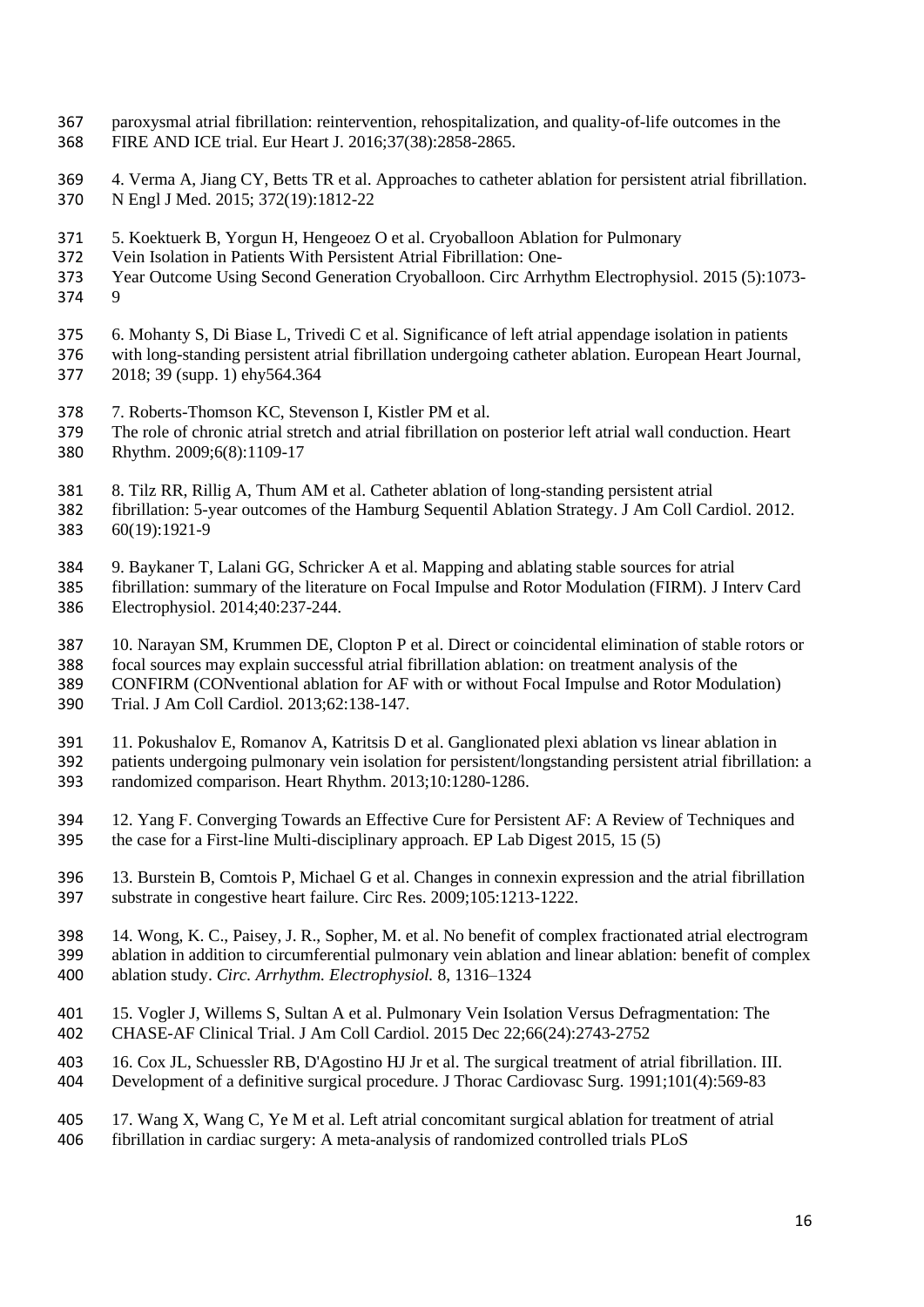#### [One.](https://www.ncbi.nlm.nih.gov/pubmed/29360851) 2018;13(1):e0191354

- 18. [Ad N,](https://www.ncbi.nlm.nih.gov/pubmed/?term=Ad%20N%5BAuthor%5D&cauthor=true&cauthor_uid=22920597) [Suri RM,](https://www.ncbi.nlm.nih.gov/pubmed/?term=Suri%20RM%5BAuthor%5D&cauthor=true&cauthor_uid=22920597) [Gammie JS](https://www.ncbi.nlm.nih.gov/pubmed/?term=Gammie%20JS%5BAuthor%5D&cauthor=true&cauthor_uid=22920597) et al. Surgical ablation of atrial
- fibrillation trends and outcomes in North America. [J Thorac Cardiovasc Surg.](https://www.ncbi.nlm.nih.gov/pubmed/22920597) 2012;144(5):1051-60.
- 19. [Jiang YQ,](https://www.ncbi.nlm.nih.gov/pubmed/?term=Jiang%20YQ%5BAuthor%5D&cauthor=true&cauthor_uid=29298352) [Tian Y,](https://www.ncbi.nlm.nih.gov/pubmed/?term=Tian%20Y%5BAuthor%5D&cauthor=true&cauthor_uid=29298352) [Zeng LJ](https://www.ncbi.nlm.nih.gov/pubmed/?term=Zeng%20LJ%5BAuthor%5D&cauthor=true&cauthor_uid=29298352) et al. The safety and efficacy of hybrid ablation for
- the treatment of atrial fibrillation: A meta-analysis. [PLoS One.](https://www.ncbi.nlm.nih.gov/pubmed/29298352) 2018 13(1):e0190170
- 20. [Calkins H,](https://www.ncbi.nlm.nih.gov/pubmed/?term=Calkins%20H%5BAuthor%5D&cauthor=true&cauthor_uid=28506916) [Hindricks G,](https://www.ncbi.nlm.nih.gov/pubmed/?term=Hindricks%20G%5BAuthor%5D&cauthor=true&cauthor_uid=28506916) [Cappato R](https://www.ncbi.nlm.nih.gov/pubmed/?term=Cappato%20R%5BAuthor%5D&cauthor=true&cauthor_uid=28506916) et al.
- 2017 HRS/EHRA/ECAS/APHRS/SOLAECE expert consensus statement on catheter and surgical
- ablation of atrial fibrillation [Heart Rhythm.](https://www.ncbi.nlm.nih.gov/pubmed/28506916) 2017;14(10):e275-e444.

 21. [Austin PC.](https://www.ncbi.nlm.nih.gov/pubmed/?term=Austin%20PC%5BAuthor%5D&cauthor=true&cauthor_uid=20925139) Optimal caliper widths for propensity-score matching when estimating differences in means and differences in proportions in observational studies [Pharm Stat.](https://www.ncbi.nlm.nih.gov/pubmed/?term=Optimal+caliper+widths+for+propensity-score+matching+when+estimating+differences+in+means+and+differences+in+proportions+in+observational+studies) 2011;10(2):150-61

- 22. Kulbak G, Greene M, Chen O et al. Initial Experience with the Convergent Atrial Fibrillation
- Ablation Procedure International Society for Minimally Invasive Cardiothoracic Surgery 2015, Berlin
- 23. Yang F, Miller A, Saxena A et al. Initial experience with the convergent atrial fibrillation abltion procedure: the first 100 patients Heart Rhythm 2018, 15(5), e590
- 24. [Bulava A,](https://www.ncbi.nlm.nih.gov/pubmed/?term=Bulava%20A%5BAuthor%5D&cauthor=true&cauthor_uid=25809548) [Mokracek A,](https://www.ncbi.nlm.nih.gov/pubmed/?term=Mokracek%20A%5BAuthor%5D&cauthor=true&cauthor_uid=25809548) [Hanis J](https://www.ncbi.nlm.nih.gov/pubmed/?term=Hanis%20J%5BAuthor%5D&cauthor=true&cauthor_uid=25809548) et al. Sequential hybrid procedure for persistent atrial fibrillation. [J Am Heart Assoc.](https://www.ncbi.nlm.nih.gov/pubmed/25809548) 2015;4(3):e001754.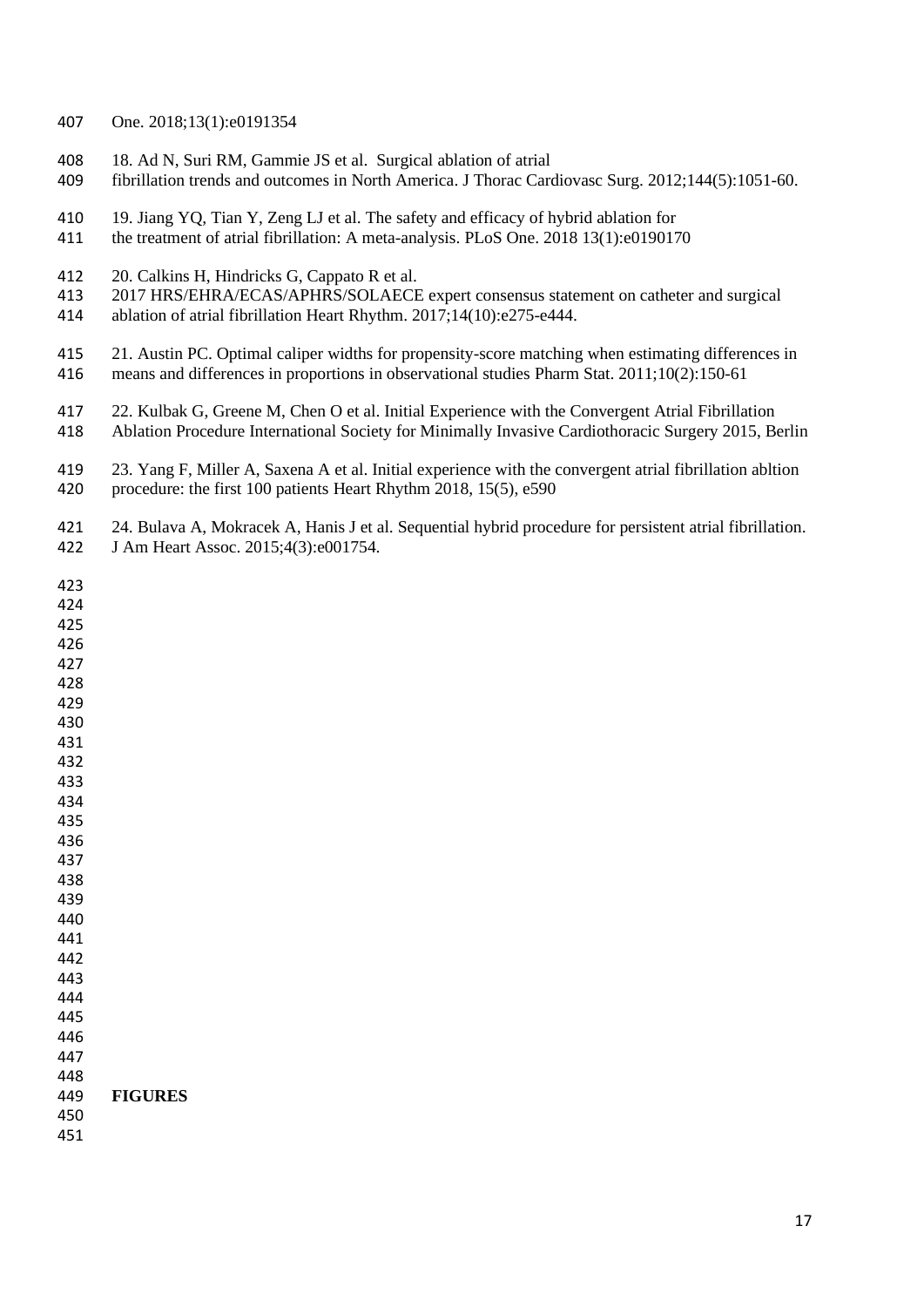



452<br>453